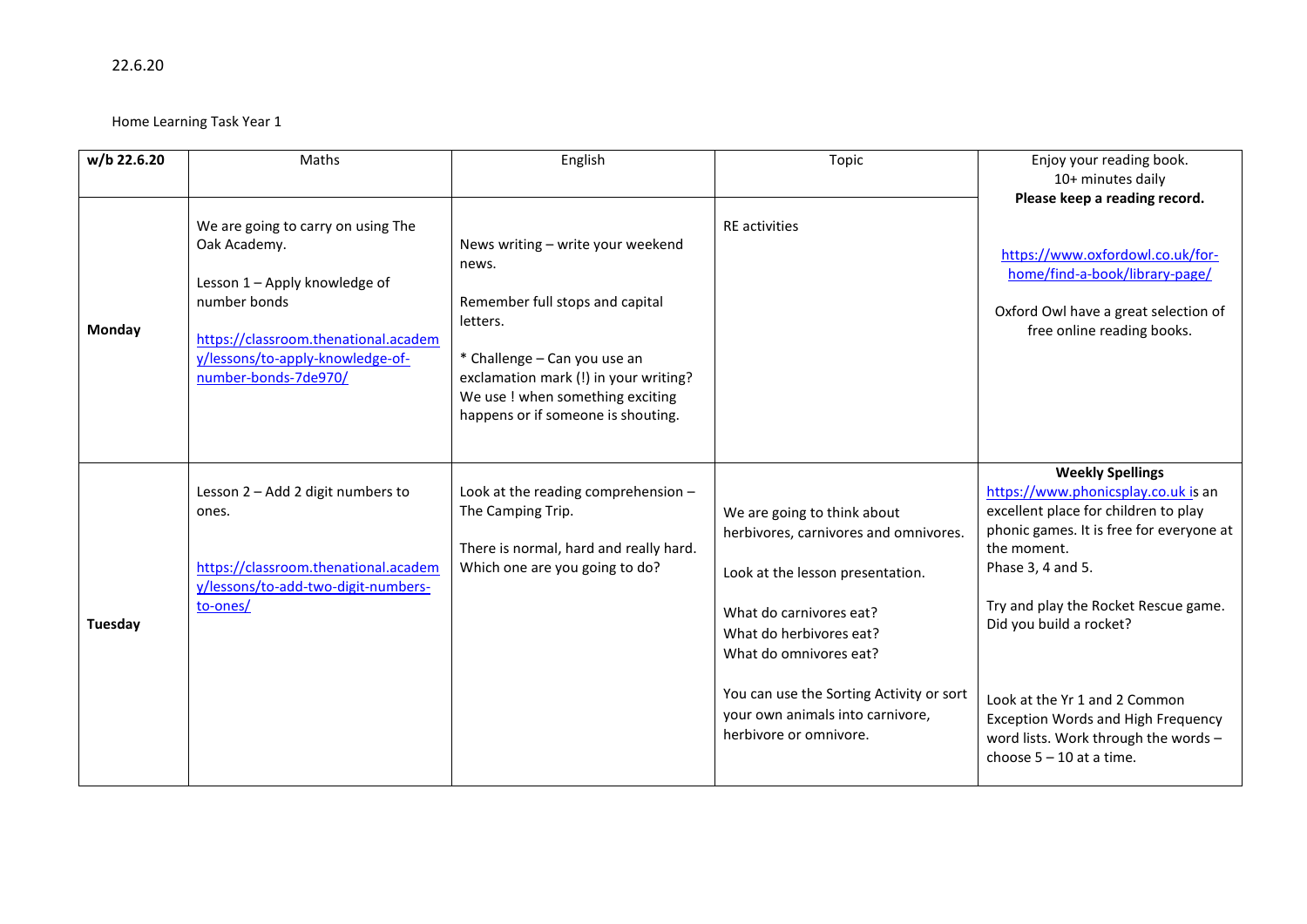|           | Lesson 3 - Subtract 2 digit numbers<br>https://classroom.thenational.academ<br>y/lessons/to-subtract-two-digit-<br>numbers-and-ones/ | Last week we read lots of Just So<br>stories and watched some Tinga Tinga<br>Tales.<br>This week we are going to think of our<br>own Just So story.<br>How the _________got its _________. | PE activities    |  |
|-----------|--------------------------------------------------------------------------------------------------------------------------------------|--------------------------------------------------------------------------------------------------------------------------------------------------------------------------------------------|------------------|--|
| Wednesday |                                                                                                                                      | So today we are going to plan our<br>stories.                                                                                                                                              |                  |  |
|           |                                                                                                                                      | Look at the Just So story plan. What<br>animal are you going to choose? What<br>is going to change? How or why do<br>they change?                                                          |                  |  |
|           |                                                                                                                                      | Here are some ideas - How the<br>hedgehog got its prickles. Or How the<br>fish learnt to swim. Or How the<br>dolphin got its squeak. Can you think<br>of your own idea?                    |                  |  |
|           | Lesson 4 - Add 2 digit numbers to<br>ones<br>https://classroom.thenational.academ                                                    | Today you are going to start writing<br>your story. How are you going to<br>start? Once upon a time? One sunny<br>day in the jungle?                                                       | Music activities |  |
| Thursday  | y/lessons/to-add-two-digit-numbers-<br>to-ones-with-regrouping/                                                                      | Think about where your animal lives.                                                                                                                                                       |                  |  |
|           |                                                                                                                                      | Remember to say your sentence out<br>loud before you write. Make sure it<br>makes sense.                                                                                                   |                  |  |